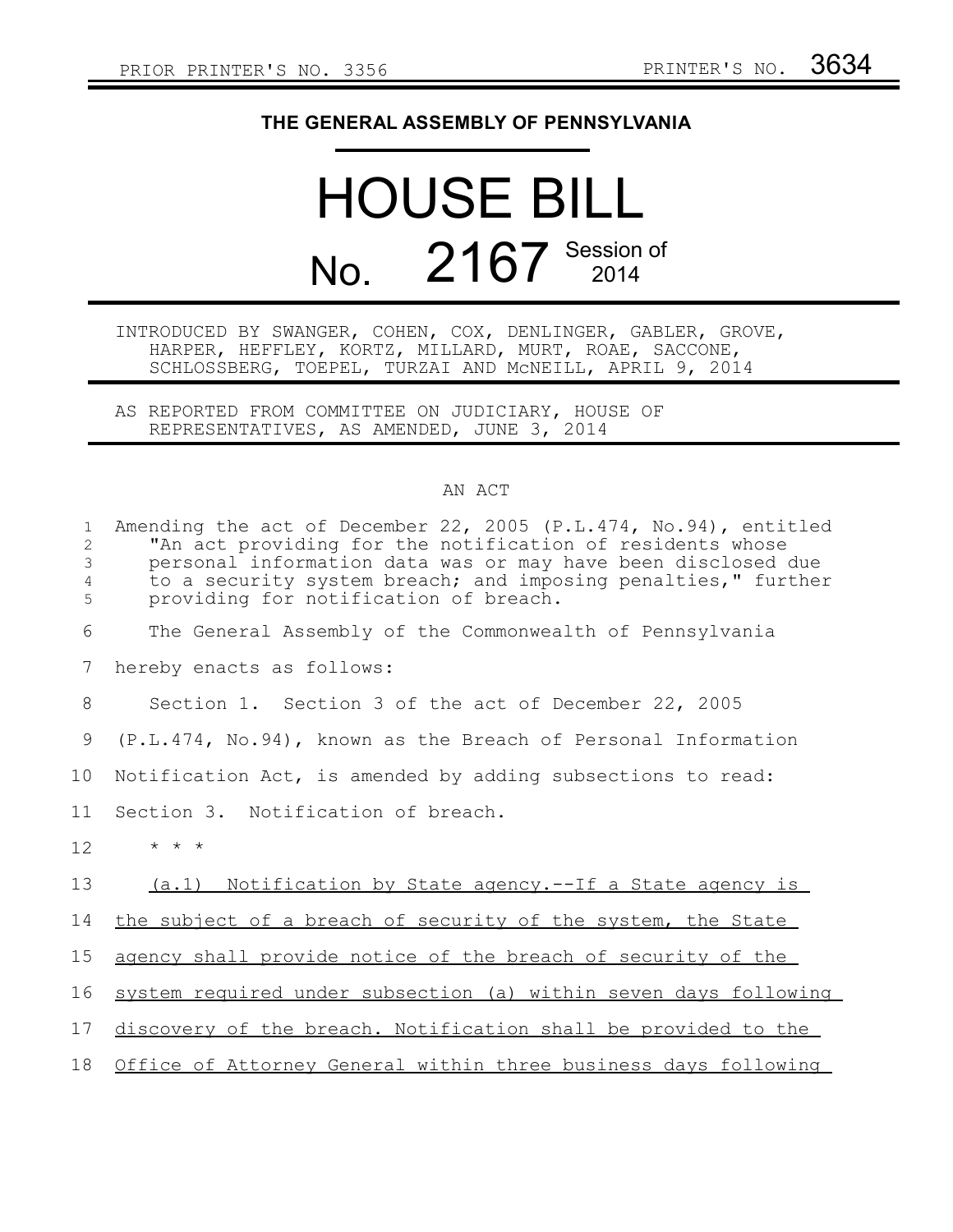| 1           | discovery of the breach. A State agency under the Governor's     |
|-------------|------------------------------------------------------------------|
| 2           | jurisdiction shall also provide notice of a breach of its<br><-- |
| 3           | security OF THE system to the Governor's Office of<br><--        |
| 4           | Administration within three business days following the          |
| 5           | discovery of the breach. Notification shall occur regardless of  |
| 6           | the existence of procedures and policies under section 7.        |
| 7           | (a.2) Notification by county, school district or                 |
| $\,8\,$     | municipality.--If a county, school district or municipality is   |
| $\mathsf 9$ | the subject of a breach of security of the system, the county,   |
| 10          | school district or municipality shall provide notice of the      |
| 11          | breach of security of the system required under subsection (a)   |
| 12          | within seven days following discovery of the breach.             |
| 13          | Notification shall be provided to the district attorney in the   |
| 14          | county in which the breach occurred within three business days   |
| 15          | following discovery of the breach. Notification shall occur      |
| 16          | regardless of the existence of procedures and policies under     |
| 17          | section 7.                                                       |
| 18          | (a.3) Storage policy.--                                          |
| 19          | The GOVERNOR'S Office of Administration shall<br>(1)             |
| 20          | develop a policy to govern the proper storage by State           |
| 21          | agencies of data which includes personally identifiable          |
| 22          | information. The AS PERMITTED BY FEDERAL OR STATE LAW OR<br><--  |
| 23          | REGULATION, THE policy shall address identifying, collecting,    |
| 24          | maintaining, displaying and transferring personally              |
| 25          | identifiable information, using personally identifiable          |
| 26          | information in test environments, remediating personally         |
| 27          | identifiable information stored on legacy systems and other      |
| 28          | relevant issues. A goal of the policy shall be to reduce the     |
| 29          | risk of future breaches of security of the system.               |
| 30          | In developing the policy under paragraph (1), the<br>(2)         |
|             |                                                                  |